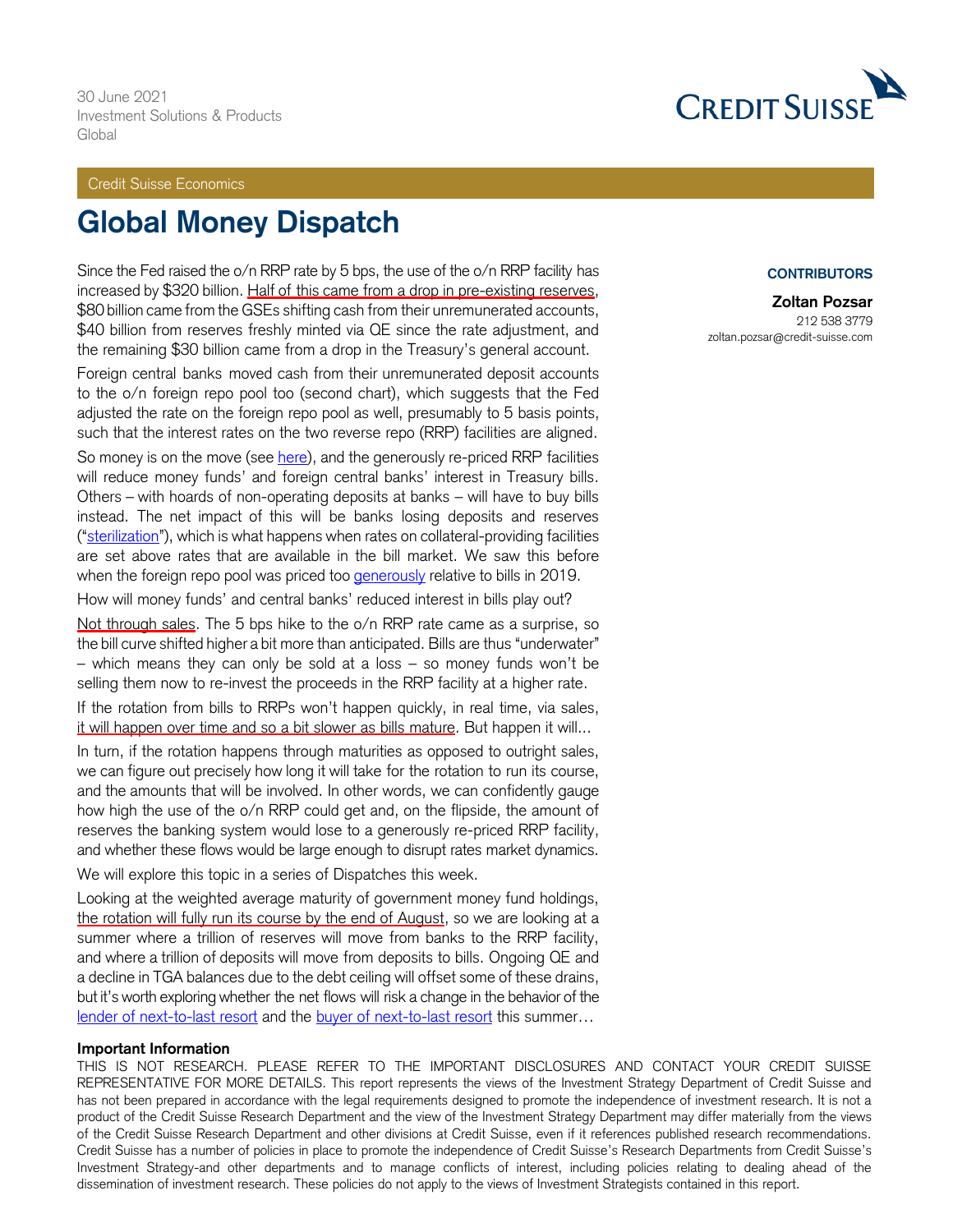

## **[Daily]: The Use of the o/n RRP Facility**



Source: FRBNY, Credit Suisse

## **[Weekly]: Foreign Central Banks Shifted Funds to the Foreign Repo Pool**



Source: Federal Reserve, Credit Suisse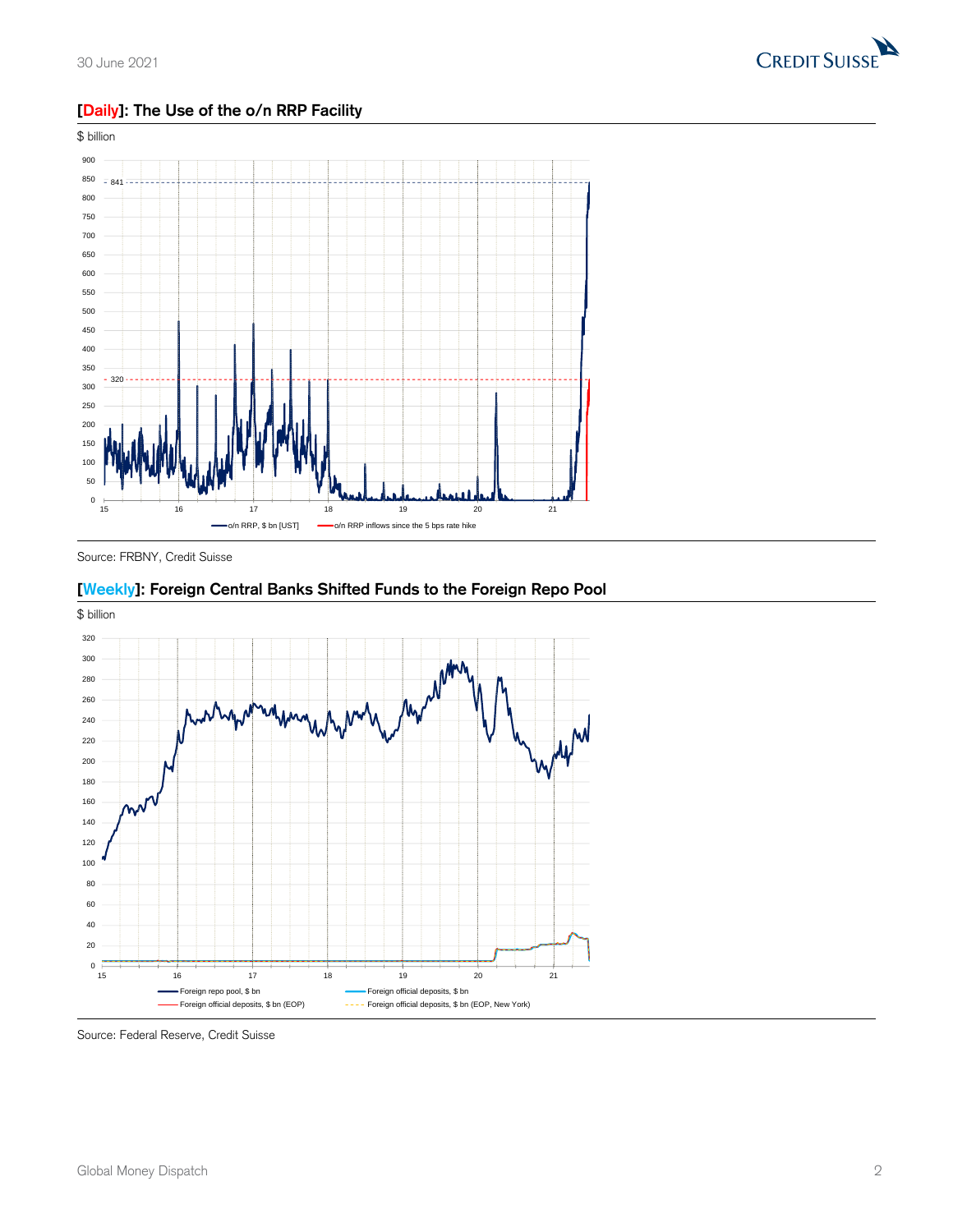



#### **[Monthly]: Government Money Funds Dominate Demand for Bills** (1)



## **[Monthly]: Government Money Funds Dominate Demand for Bills** (2)



\$ trillion, change since February 2019, i.e. since the beginning of the Covid-19 pandemic

Source: U.S. Treasury, Federal Reserve, ICI, Credit Suisse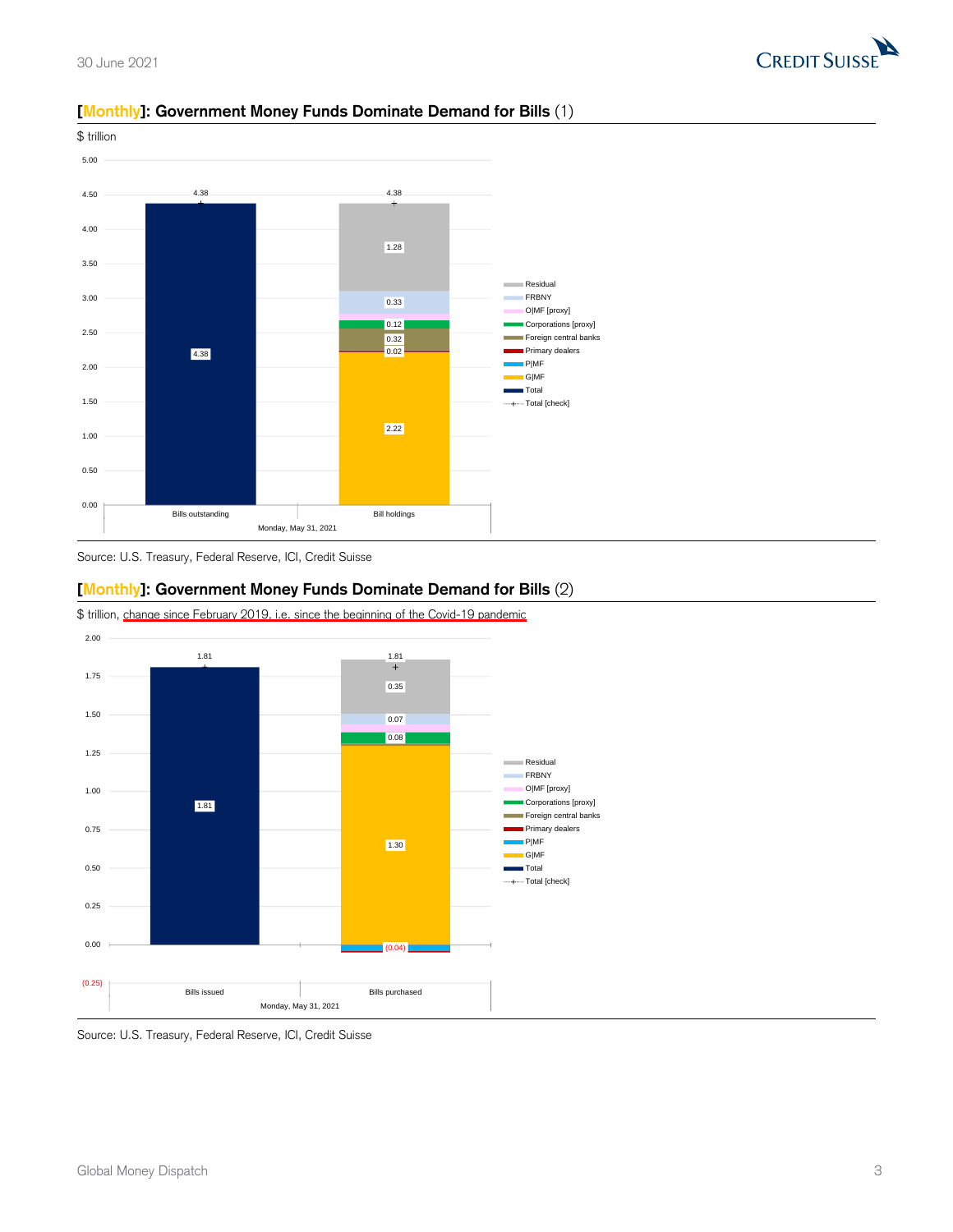



## **[Monthly]: Government Money Funds' Repo and Treasury Bill Holdings**

Source: ICI, Credit Suisse





Source: ICI, Credit Suisse